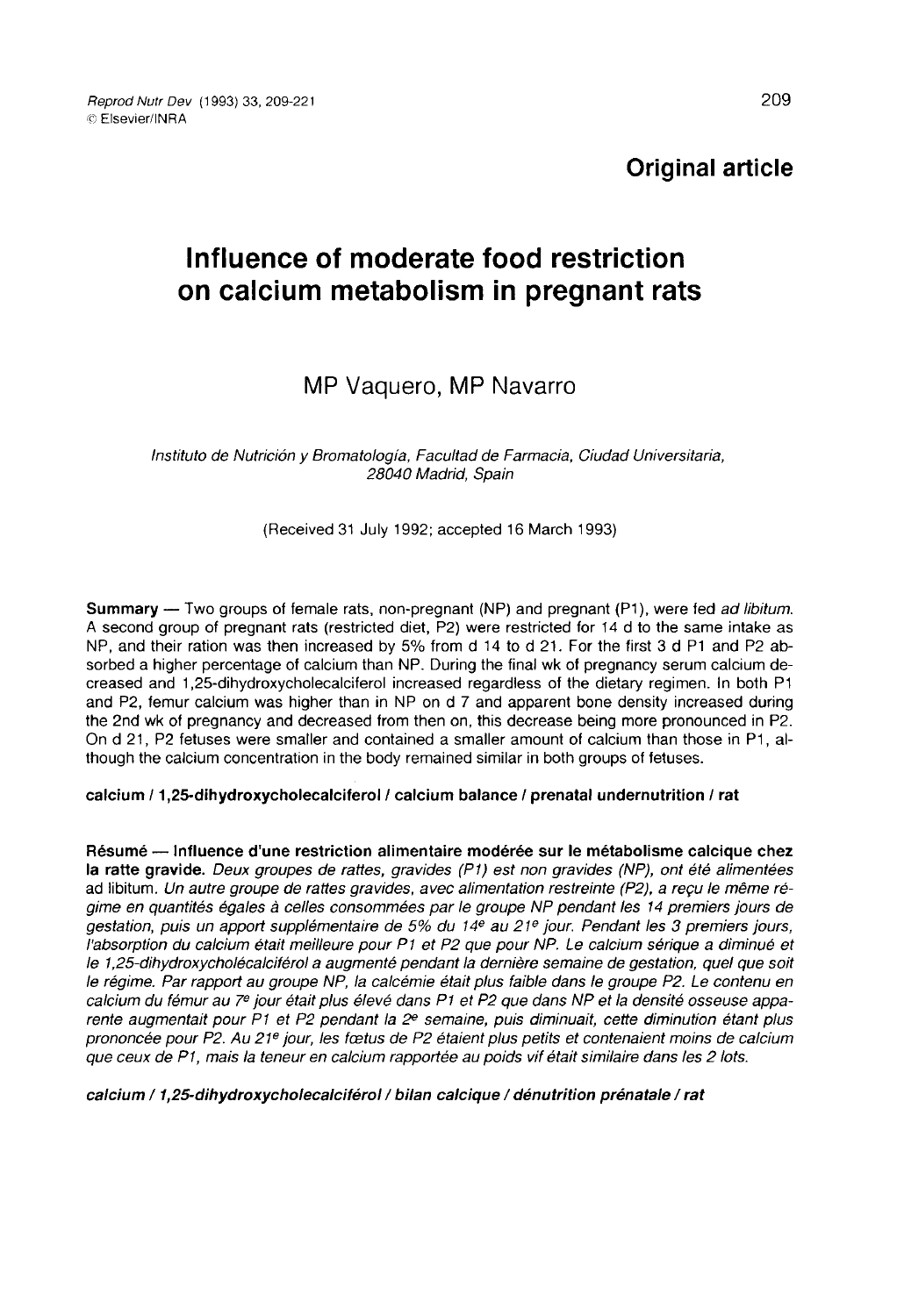# INTRODUCTION

Pregnancy requires high amounts of dietary calcium in both humans and animals. The calcium-regulating hormones, including vitamin D metabolites, play an important role in providing adequate amounts of minerals to the mother and developing feney transport and bone turnover of calcium, phosphorus and magnesium.

tus by acting on the absorption phase, kid-<br>ney transport and bone turnover of cal-<br>cium, phosphorus and magnesium.<br>Parathyroid secretion increases in the<br>mother during gestation, which enhances<br>1,25-dihydroxycholecalcife Parathyroid secretion increases in the mother during gestation, which enhances synthesis and therefore stimulates calcium 1,25-dihydroxycholecalciferol  $(1,25(OH)_{2}D_{3})$ absorption (Garel, 1987). There is some evidence that estrogen, prolactin and growth hormone stimulate, either directly or indirectly, the renal production of 1,25 evidence that estrogen, prolactin and<br>growth hormone stimulate, either directly<br>or indirectly, the renal production of 1,25<br>(OH)<sub>2</sub>D<sub>3</sub> (Holick and Adams, 1990). Dur-<br>ing pregnancy calcitonin also increases, ing pregnancy calcitonin also increases, which protects the maternal skeleton from PTH-induced resorption (Pitkin, 1985; Garel, 1987). The fetus also has some autonomy for regulating its own calcium metabolism. Although the fetus depends totally on its mother for calcium, its own serum calcium levels appear relatively independent of the mother's (Garel, 1987). The fetus's ability to produce calcitonin and PTH accounts for higher serum calcium levels at the end of the gestational period, yet these hormones do not pass across the placenta. Conversely, vitamin D metabolites do cross the placenta, although fetal rat kidneys can convert 25-hydroxyvitamin D to between of the gestational period, yet these<br>the end of the gestational period, yet these<br>hormones do not pass across the placen-<br>ta. Conversely, vitamin D metabolites do<br>cross the placenta, although fetal rat kid-<br>neys c lites are not involved in the control of fetal serum calcium, possibly because of the relatively large influx of 1,25(OH)<sub>2</sub>D<sub>3</sub>. Nevcross the placenta, although fetal rat kid-<br>neys can convert 25-hydroxyvitamin D to<br>1,25(OH)<sub>2</sub>D<sub>3</sub>. Nevertheless, these metabo-<br>lites are not involved in the control of fetal<br>singularity large influx of 1,25(OH)<sub>2</sub>D<sub>3</sub>. ertheless, these metabolites are not involved in the control of fetal serum calcium, possibly because of the relatively serum calcium, possibly because of the<br>relatively large influx of 1,25(OH)<sub>2</sub>D<sub>3</sub>. Nev-<br>ertheless, these metabolites are not in-<br>volved in the control of fetal serum cal-<br>cium, possibly because of the relatively<br>large inf centa from both maternal synthesis and placental production (Danan et al. 1982;

Stevenson, 1983). The placenta would then act both as a target and a source of vitamin D metabolites.

It is well known that voluntary food intake increases throughout pregnancy, thus providing a higher supply of calcium. The calcium absorption rate can also increase. In rats this may occur by d 14 (Graves and Wolinski, 1980; Toraason, 1983), d 20 (Halloran and DeLuca, 1980b) or at other times (Chef, 1969; Lai et al, 1984).

There is also some controversy with respect to bone changes. On the one hand, in several species including rats (Miller et al, 1986) and women (Heany and Skillman, 1971) a storage of calcium in the skeleton may precede intensive calcium accretion in the fetus. This is considered to be an adjustment anticipating further calcium mobilization, associated with an increase in calcitonin levels (Miller et al, 1986). On the other hand, Halloran and DeLuca (1980a) have pointed out that while they observed minimal variations in the femurs of vitamin D-replete rats on d 18 and 19, in vitamin D-deficient rats the volume of the femur, total bone calcium and bone calcium per unit volume tended to increase in the course of pregnancy. Pregnant rats fed on a calcium-deficient diet exhibit less bone mineral content than those fed on a standard diet (Bawden and Mciver, 1964; Rasmussen, 1977; Bruns et al, 1987).

Several experiments were carried out in order to determine the influence of individual dietary factors on calcium homeostasis. On the practical side, calcium deficiencies are often linked to malnutrition. Severe malnutrition can affect pregnancy (Rosso and Cramoy, 1979; Munro et al, 1983), causing various inborn diseases, as observed in developing countries. In western countries pregnant women may also suffer from nutritional deficiencies as a result of inadequate dietary restrictions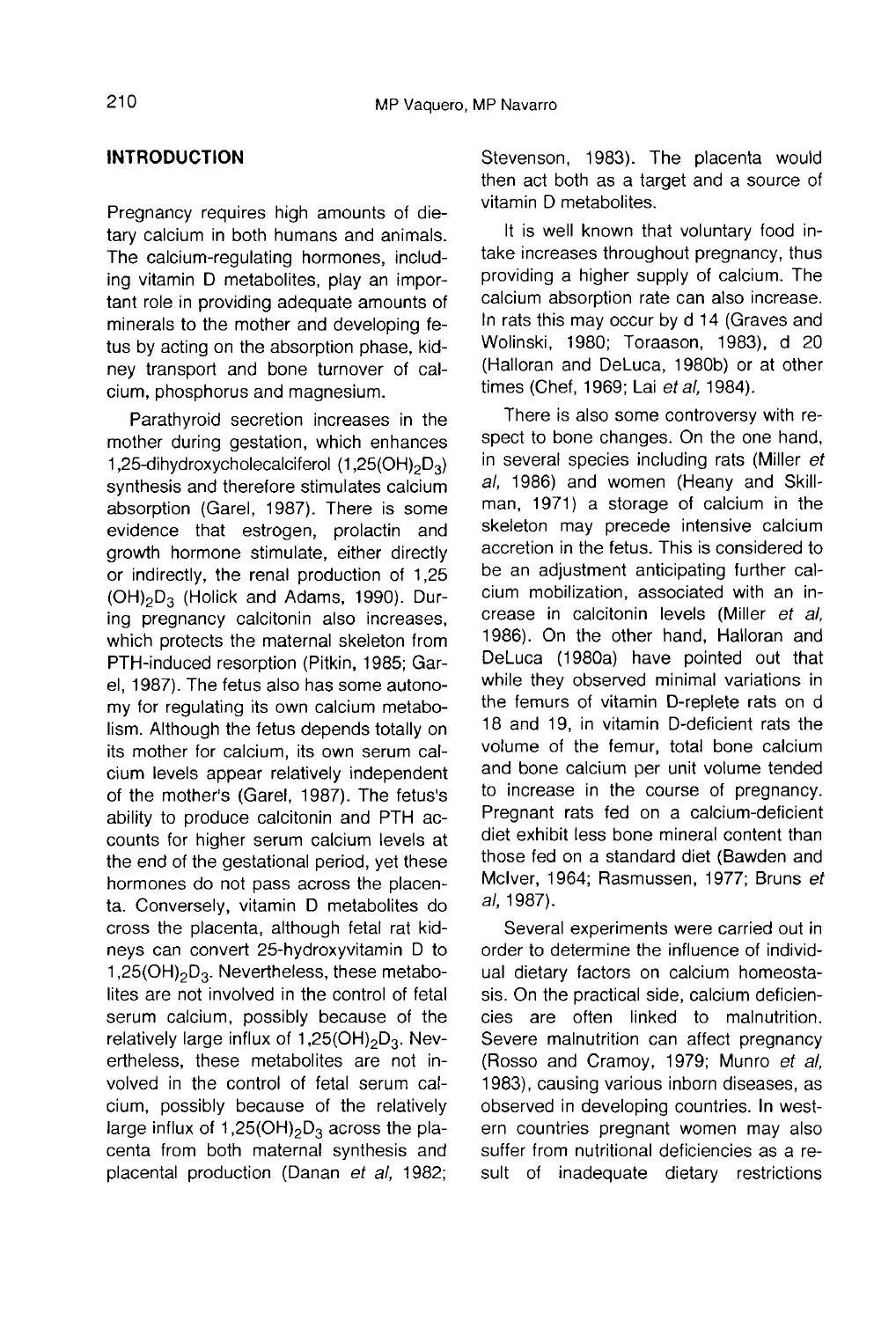aimed at controlling weight and preventing obstetric problems during delivery. Intrauterine growth retardation can result from this limited food intake (Rasmussen and Fellows, 1985; Leury et al, 1990) and is related to calcium utilization (Alvarez-Ordás et al, 1988).

The aim of the present work was to study the effects of moderate food restriction on the absorption and retention of calcium in pregnant rats as well as on mineral accretion in the maternal skeleton and the fetus.

#### MATERIALS AND METHODS

#### Animals and diet

Ninety female virgin Wistar rats (initial body weight  $160 \pm 1$  g) were kept in an environmentally controlled chamber maintained at 20-22°C, with a 12-h light-12-h dark cycle and 55-70% humidity.

All the animals had free access to demineralized water. A semi-synthetic diet (table I) was prepared according to the recommendations of the National Research Council (1978).

#### Experimental procedure

The rats were kept in stainless-steel cages with grid bottoms for a 5-d adaptation period. They were then mated with adult males from 17.00 to 09.00 h (2 males per female rat). The 24-h period immediately following the appearance of copulation plugs was regarded as d 1 of pregnancy. Rats which did not become pregnant were used as controls.

Two groups of rats, non-pregnant (NP,  $n =$ 33) and pregnant (P1,  $n = 25$ ), were fed *ad libit-*  $um$ . Subsequently another pregnant group (P2,  $n = 31$ ) was restricted for the first 2 wk to the intake level of NP. During the 3rd wk they were provided with 5% more food than was consumed by NP. This was done to avoid any important effects occurring as a result of severe restriction regimens throughout pregnancy, since the 3rd wk is the period of maximum intake under normal circumstances. Food restriction regi mens with a tighter restraint during the first 2 wk than during the final wk have been assayed previously in rats (Jones et al, 1986; Pond and Mersmann, 1988). In our experiments the level of food supply during the 3rd wk for group P2 was based on the observation of the evolution of the intake of group P1 (4-5% higher intake during the 3rd wk than during the other 2).

Body weight was measured on d 1, 4, 7, 14, 18 and 21 and food intake on d 3, 5, 7, 10, 14, 16, 18 and 21. In NP ( $n = 10$ ) and P1 ( $n = 10$ ) faeces and urine were collected on d 3, 5, 7, 10, 14, 16, 18 and 21 and calcium balance was calculated for each wk as well as for the periods  $1-$ 3, 14-18 and 18-21 d. In P2 ( $n = 10$ ) faeces and urine were only collected for the intervals

Table I. Composition of the diet.

| Ingredients (g/kg)<br>Casein<br>p∟-methionine<br>Cellulose<br>Wheat starch<br>Sucrose                                                        | 158<br>2<br>53<br>374<br>346     |
|----------------------------------------------------------------------------------------------------------------------------------------------|----------------------------------|
| Olive oil<br>Sunflower oil<br>Mineral mix*<br>Vitamin mix**                                                                                  | 50<br>5<br>38<br>15              |
| Chemical analysis (g/kg dry matter)<br>Crude protein (nitrogen x 6.25)<br>Ether extract<br>Crude fiber<br>Calcium<br>Phosphorus<br>Magnesium | 135<br>61<br>50<br>6<br>5<br>0.6 |

\* Contents (g/kg diet): CaCO<sub>3</sub>: 10; CaHPO<sub>4</sub>: 6.8;  $KH_3PO_4$ : 8.2; KHCO<sub>3</sub>: 6.1; NaH<sub>2</sub>PO<sub>4</sub>: 2.3; MgSO<sub>4</sub>· 7H<sub>2</sub>O: 2.3; (MgCO<sub>3</sub>)<sub>4</sub> (OH)<sub>2</sub>Mg 5H<sub>2</sub>O: 0.89; NaCl: 0.90; FeSO<sub>4</sub>·7H<sub>2</sub>O: 0.20; MnSO<sub>4</sub>·H<sub>2</sub>O: 0.17; ZnCO<sub>3</sub>: 0.03; CuSO<sub>4</sub>.5H<sub>2</sub>O: 0.03; NaF: 0.002; Na<sub>2</sub>CrO<sub>4</sub>: 0.001; Na<sub>2</sub>SeO<sub>3</sub>: 0.0002; \*\* Contents (mg/kg diet): choline chloride: 1 341; folic acid: 1, nicotinic acid: 20; calcium pantothenate: 8; riboflavin: 3; thiamin hydrochloride: 5.1; pyridoxine: 6; cyanocobalamin: 0.05; retinol (4 000 IU): 1.2; cholecalciferol (1 000 IU): 0.03; DL-αtocopheryl acetate: 30; menadione: 0.07; wheat starch: 13 584 (as excipient).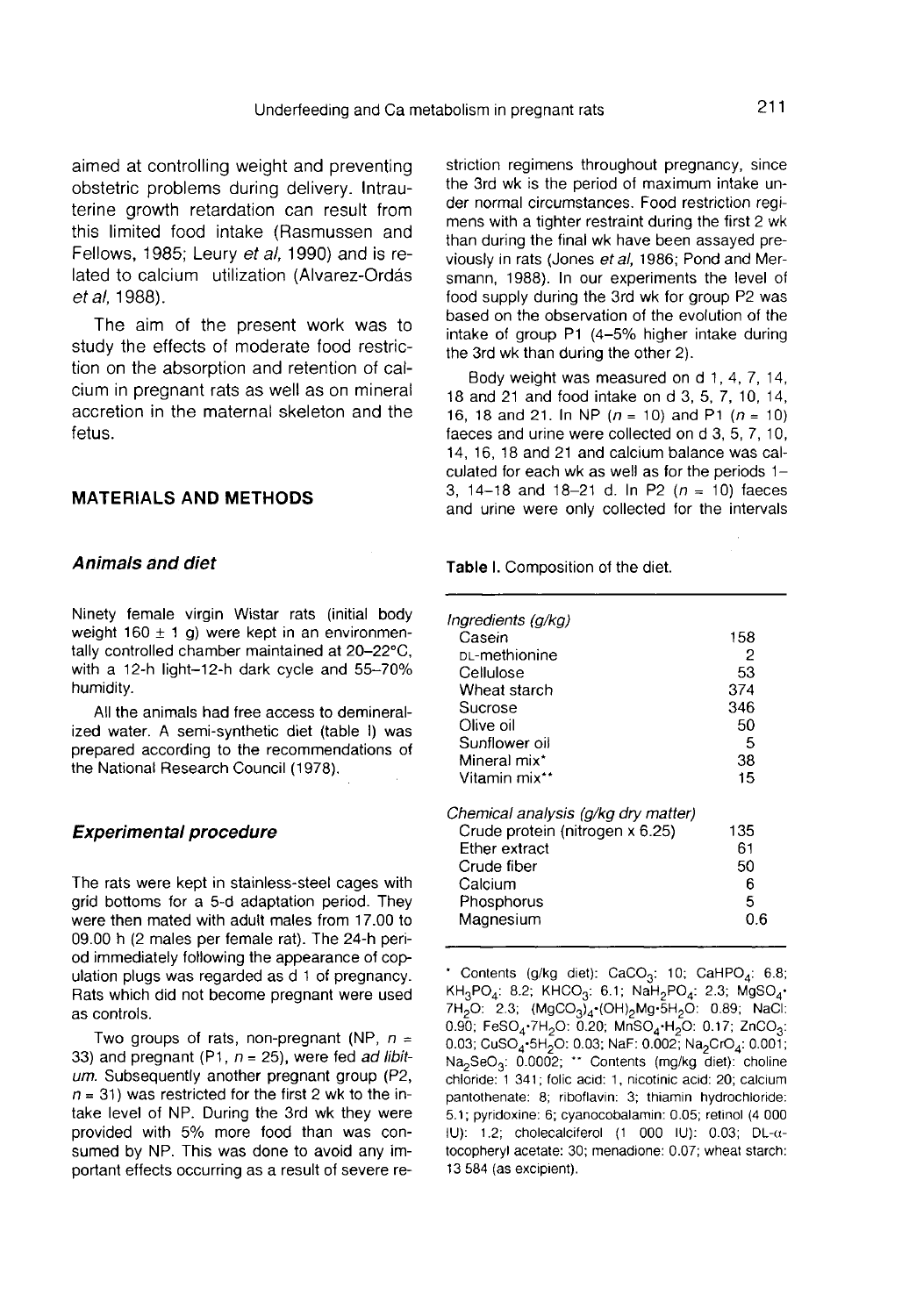$1-3$  14 $-18$  and 18 $-21$  d and calcium balance was calculated accordingly.

Urine was collected in 0.5 M HCI. Laparotomies were performed under sodium pentobarbital anesthesia on d 7, 14, 18 and 21 of the assay. Maternal blood was taken by cannulation of the carotid artery. Serum was obtained by centrifugation for 15 min at 3 000  $g$  and stored frozen at -20°C until analysis. Maternal femurs and the conceptus were removed. On d 18 and 21 individual fetuses were separated from their corresponding uterus-placentae complexes. Fetuses, uterus-placentae complexes and all other tissues were weighed separately. On the 21st d 5 litters from P1 and 8 litters from P2 were used to assess fetus mineral content. Uterus, serum and femurs of NP rats were also studied on the same days.

Apparent calcium absorption was calculated as the difference (intake  $-$  fecal excretion); cal $cium$  absorption rate as the ratio (intake  $-$  fecal excretion) x 100 / intake ; and calcium balance, or retention, as the difference (apparent calcium absorption - urinary calcium).

#### Analytical methods

Femurs, placentas, fetuses, duplicate feces and triplicate diet samples were dry-ashed and dis-<br>solved with  $HCl/HNO<sub>3</sub>/H<sub>2</sub>O$  (1/1/2). Calcium **Analytical methods**<br>Femurs, placentas, fetuses, duplicate feces and<br>triplicate diet samples were dry-ashed and dis-<br>solved with HCI/HNO<sub>3</sub>/H<sub>2</sub>O (1/1/2). Calcium<br>was determined by atomic absorption spectrom-<br>etry (Perkinetry (Perkin-Elmer 420, Norwalk, CT) using<br>0.5% lanthanum (LaCl<sub>3</sub>, E Merk AG) to avoid interference with phosphate and sulphate. A certified serum (Monitrol I-Normatest, American-Dade, Miami, FL) and a pool of rat feces were used as controls. The interassay variation was 1.2%.

Ionic calcium was determined in fresh blood collected directly from a cannula inserted in the carotid artery into heparinized glass capillary<br>tubes (C951 7.5–130 Clinitubes<sup>TM</sup>, Radiometer, used as controls. The interassay variation was<br>1.2%.<br>Ionic calcium was determined in fresh blood<br>collected directly from a cannula inserted in the<br>carotid artery into heparinized glass capillary<br>tubes (C951 7.5–130 Clinitu Copenhagen). The determination was permeter, Copenhagen).

formed immediately in a ICa 1 analyzer (Radio-<br>meter, Copenhagen).<br>Serum 1,25-dihydroxycholecalciferol (1,25<br>(OH)<sub>2</sub>D<sub>3</sub>) was analyzed by radioreceptor assay<br>(Immuno Nuclear Corp, Stillwater). Serum 1,25-dihydroxycholecalciferol (1,25 (OH)<sub>2</sub>D<sub>3</sub>) was analyzed by radioreceptor assay (Immuno Nuclear Corp, Stillwater).

Volume and apparent density of femurs were determined via Archimede's principle by weighing each left femur in the air and under distilled water (any changes due to temperature were corrected).

#### Statistical analysis

The results of calcium balance in NP and P1 have been reported for each week. The differences between both pregnant groups were studied for those periods of gestation where maximal changes were observed in the normal pregnant group, ie 1-3, 14-18 and 18-21 d and compared with non-pregnant rats.

The values were analyzed for effects of either time or group by 1-way analysis of variance (ANOVA). Two sample comparisons were made by the unpaired Student's t-test or the nonparametric Mann-Whitney test. Correlation and regression analysis were used to assess the dependency between 2 variables. The significance of the results was established at the  $p < 0.05$ level. Data were processed with the statistical programmes SAS (SAS Institute Inc, 1985) and BMPD (Biomedical Computer Programme) series 'p' (Dixon et al, 1983).

#### **RESULTS**

Pregnant rats in group P1 increased their food intake, with maximum values observed in the 3rd wk of gestation and a slight decrease near term (table II). The P2 rats consumed all their food, except for a few animals on the first 2 d. The mean intake values were therefore lower than in group NP but the differences were not significant. Body weight followed an exponential growth pattern in both pregnant groups  $(r = 0.990, p < 0.01$  and  $r = 0.997, p < 0.01$ in P1 and P2 respectively) (table 111). Maternal body weight was, however, lower in P2 than in P1 throughout pregnancy. Nevertheless, there was no significant difference between these 2 groups in conceptus weight on  $d$   $7$ ,  $14$ ,  $18$  and  $21$  (fig  $1$ ). Food efficiency for the whole gestation period (food intake/body weight gain ratio) was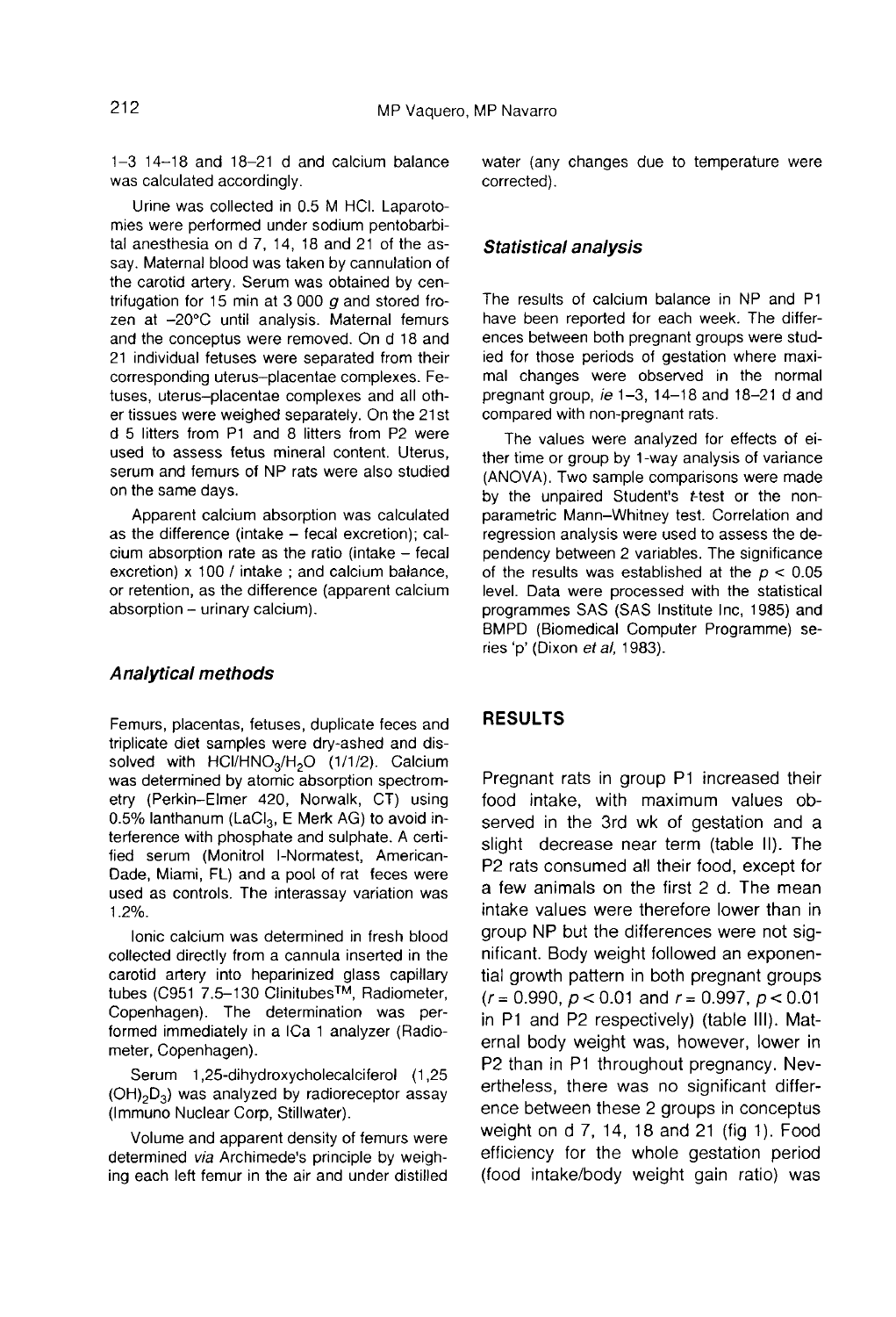| Gestation period (d) |      | Non-pregnant (NP) | Pregnant             |            |                   |            |  |  |
|----------------------|------|-------------------|----------------------|------------|-------------------|------------|--|--|
|                      |      |                   | P1                   |            | P2                |            |  |  |
|                      | Mean | <b>SEM</b>        | Mean                 | <b>SEM</b> | Mean              | <b>SEM</b> |  |  |
| $1 - 3$              | 15.5 | 1.2               | $19.1^*$             | 1.6        | 13.4 <sup>b</sup> | 0.7        |  |  |
| $3 - 5$              | 16.9 | 0.6               | $20.0^*$             | 1.0        | 16.0 <sup>b</sup> | 0.7        |  |  |
| $5 - 7$              | 16.0 | 0.8               | $20.1$ <sup>**</sup> | 0.5        | 15.8 <sup>c</sup> | 0.5        |  |  |
| $7 - 10$             | 16.4 | 0.4               | $20.0***$            | 0.5        | 16.2 <sup>c</sup> | 0.6        |  |  |
| $10 - 14$            | 15.7 | 0.5               | $21.0***$            | 1.0        | 16.0 <sup>c</sup> | 0.5        |  |  |
| $14 - 16$            | 16.1 | 0.4               | 21.4"                | 2.2        | 16.2 <sup>a</sup> | 0.4        |  |  |
| $16 - 18$            | 16.2 | 0.7               | $21.5***$            | 0.8        | 17.0 <sup>c</sup> | 0.3        |  |  |
| $18 - 21$            | 16.7 | 0.9               | $19.8^*$             | 0.7        | 17.9 <sup>a</sup> | 0.8        |  |  |

Table II. Food intake in g/d (mean values and SEM for 10 animals per group).

 $0.01$ ;  $^{\circ}$  p < 0.001.

 $0.28 \pm 0.01$  and  $0.26 \pm 0.01$  in P1 and P2 respectively (NS). This efficiency was significantly higher ( $p < 0.05$ ) than in NP (0.11  $± 0.01$ .

Serum calcium levels declined slightly in pregnant rats (P1 and P2), but the differences with NP were only significant on d<br>21 (table IV). Serum 1,25(OH)<sub>2</sub>D<sub>3</sub> concen-21 (table IV). Serum 1,25(OH)  $_2D_3$  concentrations in P1 and P2 were higher than in<br>NP controls in the 3rd wk whilst a significant NP controls in the 3rd wk, whilst a significant decrease in Ca2+ levels was observed on d 21 in the restricted-diet group.

| Table III. Changes in body weight of non-pregnant and pregnant rats fed a diet ad libitum and in preg- |
|--------------------------------------------------------------------------------------------------------|
| nant rats submitted to moderate food restriction (mean values and SEM for 10 animals per group).       |
|                                                                                                        |

| Day of gestation |       | Non-pregnant (NP) | Pregnant |            |                      |            |  |  |
|------------------|-------|-------------------|----------|------------|----------------------|------------|--|--|
|                  |       |                   | P1       |            | P2                   |            |  |  |
|                  | Mean  | <b>SEM</b>        | Mean     | <b>SEM</b> | Mean                 | <b>SEM</b> |  |  |
|                  | 168.8 | 1.8               | 167.6    | 1.3        | 165.5                | 14         |  |  |
| 4                | 174.9 | 0.8               | $181.9*$ | 1.3        | 170.5**              | 1.5        |  |  |
| 7                | 180.6 | 1.3               | 196.2*   | 1.9        | 182.0**              | 1.2        |  |  |
| 14               | 192.1 | 1.8               | 224.7"   | 2.3        | $209.0$ * $\cdot$ ** | 1.4        |  |  |
| 18               | 196.4 | 2.4               | $246.5*$ | 5.1        | $228.8$ * * *        | 3.5        |  |  |
| 21               | 203.3 | 2.2               | 283.9"   | 5.4        | $254.2$ ***          | 2.0        |  |  |

\* Significantly different from NP ( $p < 0.001$ ); \*\* significantly different from P1 ( $p < 0.001$ ).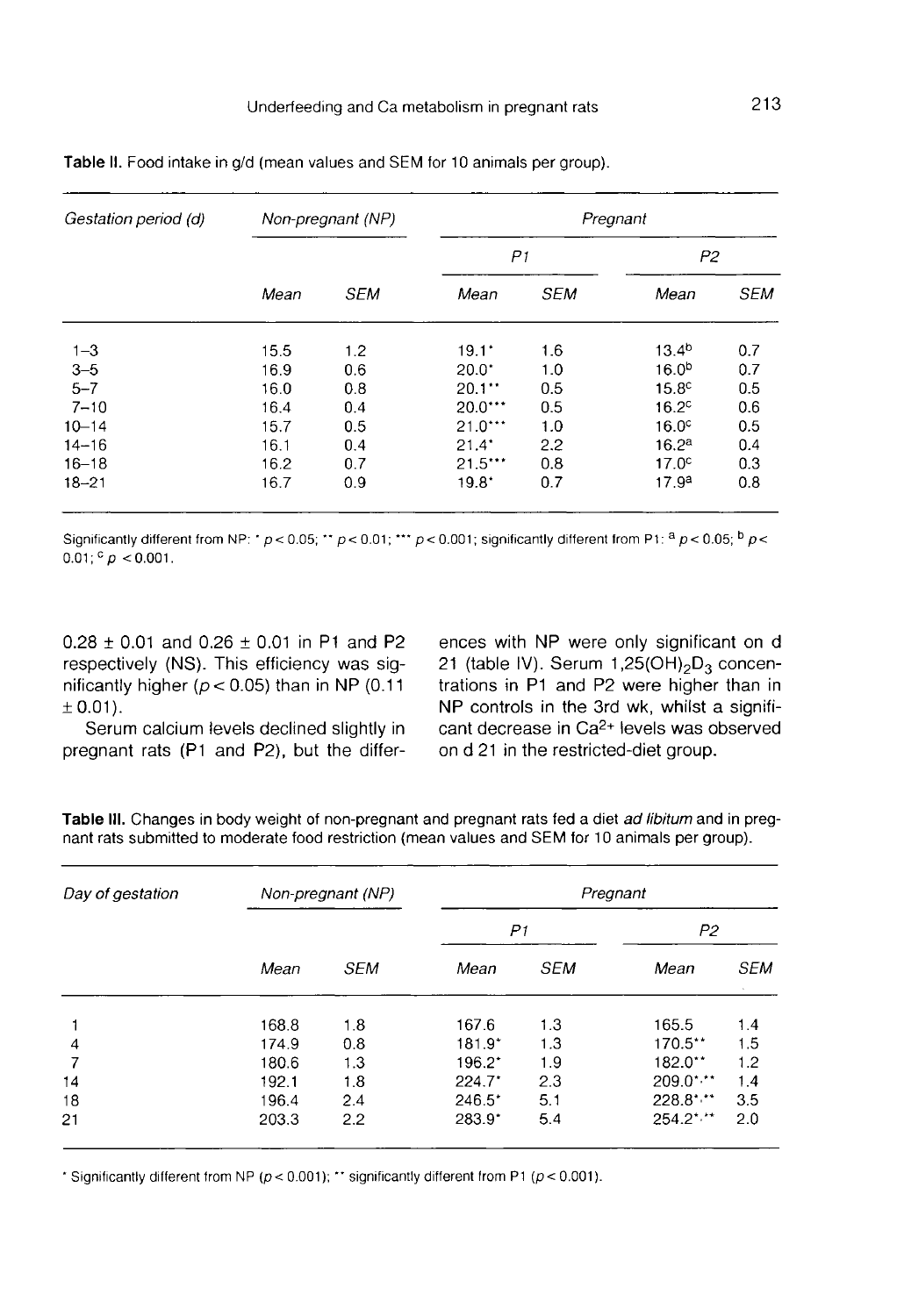|                    |                | Non-pregnant (NP)  |            |              |                    | Pregnant   |    |                     |            |
|--------------------|----------------|--------------------|------------|--------------|--------------------|------------|----|---------------------|------------|
|                    |                |                    |            |              | P <sub>1</sub>     |            |    | P <sub>2</sub>      |            |
|                    | n              | Mean               | <b>SEM</b> | $\mathsf{n}$ | Mean               | <b>SEM</b> | n  | Mean                | <b>SEM</b> |
| Ca (mmol/l)        |                |                    |            |              |                    |            |    |                     |            |
| 7d                 | 6              | 2.61 <sup>a</sup>  | 0.09       | 3            | 2.54a              | 0.04       | 3  | 2.44a               | 0.01       |
| 14 <sub>d</sub>    | 6              | 2.44a              | 0.05       | 3            | 2.49a              | 0.06       | 3  | 2.11 <sup>b</sup>   | 0.01       |
| 18 <sub>d</sub>    | $\overline{4}$ | 2.54 <sup>a</sup>  | 0.04       | 3            | 2.29a              | 0.16       | 3  | 2.33 <sup>a</sup>   | 0.08       |
| 21 <sub>d</sub>    | 12             | 2.54 <sup>a</sup>  | 0.02       | 8            | 2.12a              | 0.18       | 12 | 2.11 <sup>b</sup>   | 0.06       |
| $Ca^{2+}$ (mmol/l) |                |                    |            |              |                    |            |    |                     |            |
| 7 d                | 7              | 1.35a              | 0.01       |              |                    |            | 6  | 1.35 <sup>a</sup>   | 0.01       |
| 14 <sub>d</sub>    | $\overline{4}$ | 1.26ab             | 0.03       |              |                    |            | 6  | 1.22 <sup>b</sup>   | 0.07       |
| 18 <sub>d</sub>    | 8              | 1.36a              | 0.03       |              |                    |            | 5  | 1.35 <sup>a</sup>   | 0.01       |
| 21d                | 4              | 1.33a              | 0.05       |              |                    |            | 6  | 1.13c               | 0.03       |
| 1-25-DHD (pmol/l)  |                |                    |            |              |                    |            |    |                     |            |
| 7 d                | 3              | 86.4ª              | 13.0       | 5            | 78.0 <sup>a</sup>  | 11.3       | 3  | 92.1a               | 1.8        |
| 14 <sub>d</sub>    | 4              | 68.5ª              | 3.2        | 4            | 133.3 <sup>b</sup> | 16.0       | 4  | 147.9a <sup>b</sup> | 32.1       |
| 18 <sub>d</sub>    | 3              | 88.8ª              | 7.1        | 3            | 131.2ab            | 32.7       | 3  | $123.8^{ab}$        | 16.9       |
| 21 d               | 3              | 110.0 <sup>a</sup> | 21.7       | 6            | 216.9 <sup>c</sup> | 17.0       | 4  | 210.3 <sup>c</sup>  | 18.9       |

Table IV. Influence of food restriction during pregnancy on serum calcium and 1,25-dihydroxycholecalciferol concentrations in rats (mean values and SEM).

Time effect: within each group, means without a common superscript letter are significantly different ( $P < 0.05$ ); group effect: \* significantly different ( $P < 0.05$ ) from the corresponding NP value.



Fig. 1. Weight partition between rat dam and conceptus. The total bars are divided into litter weight (.), uterus-placentae weight (%), and net dam body weight ([1]). Values represented are means with their SEM for 4 animals per group, except for 5 and 8 animals in P1 and P2 respectively on d 21.  $p < 0.05$  from P1.

Table V shows the weekly calcium balance during normal pregnancy. Because of the higher overall food intake, the amount of calcium entering the body of pregnant rats in group P1 was greater than in NP controls. However, the differences in the calcium absorption rate for each week did not reach statistical significance (table V). Urinary calcium increased in P1 and was positively correlated with its absorption  $(r =$ 0.715,  $p < 0.05$ ). Consequently the overall effect of pregnancy was an increase in the amount of calcium absorbed and retained.

A marked elevation in the amount of calcium absorbed was observed for the period 1-3 d in pregnant rats (P1 and P2) independently of dietary treatment, since the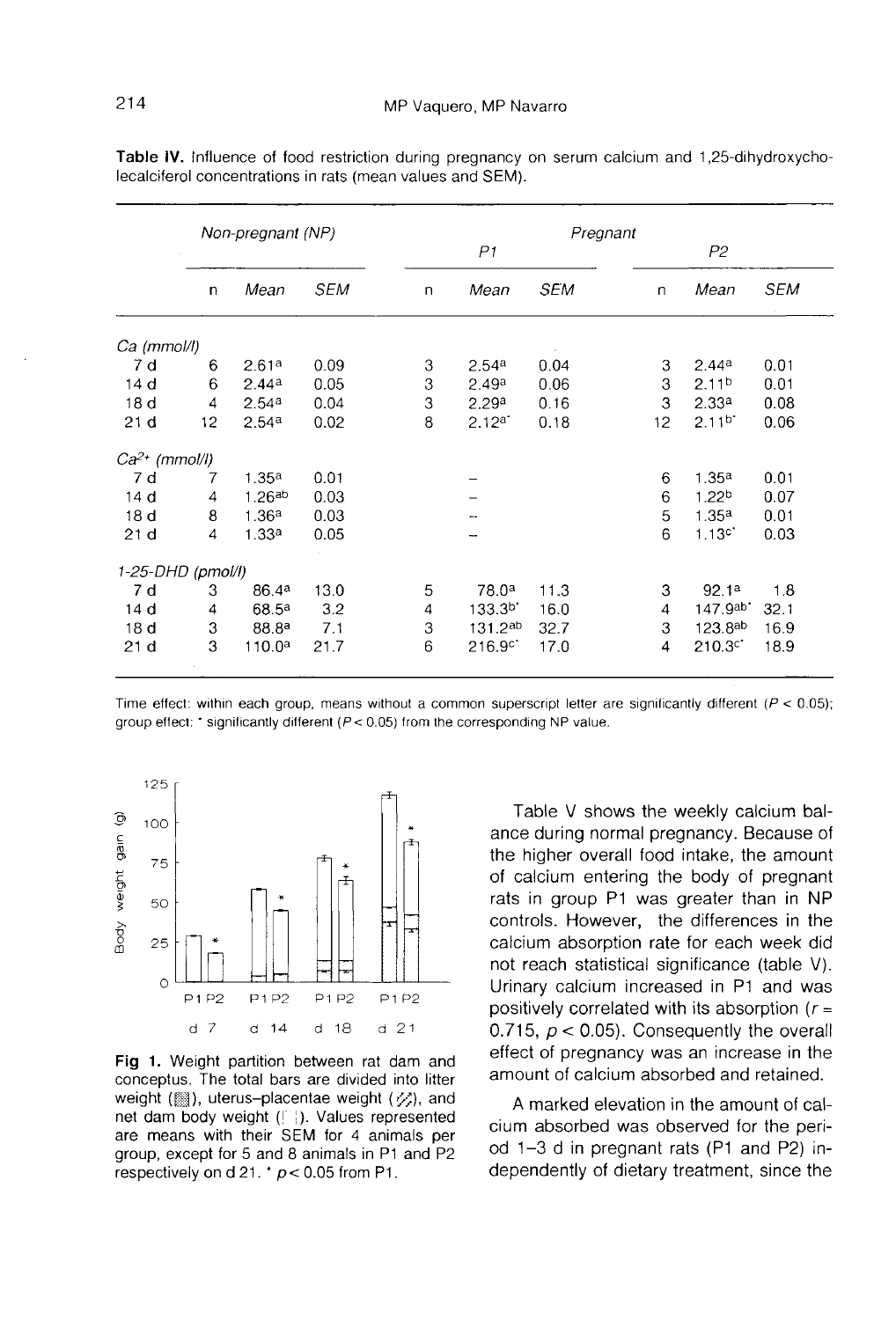| Table V. Calcium balance of non-pregnant and pregnant rats fed on a diet ad libitum (mg/d) (mean |  |  |  |  |
|--------------------------------------------------------------------------------------------------|--|--|--|--|
| values with their SEM for 10 animals per group).                                                 |  |  |  |  |

| Gestation<br>period (d) |              |            |              | Non pregnant (NP) |              |            | Pregnant (P1)                       |            |                      |            |                     |            |
|-------------------------|--------------|------------|--------------|-------------------|--------------|------------|-------------------------------------|------------|----------------------|------------|---------------------|------------|
|                         |              | $1 - 7$    |              | $7 - 14$          |              | $14 - 21$  |                                     | $1 - 7$    | $7 - 14$             |            | $14 - 21$           |            |
|                         |              |            |              |                   |              |            | Mean SEM Mean SEM Mean SEM Mean SEM |            | Mean                 | SEM        | Mean                | SEM        |
| Intake                  | 87.1         | 5.2        | 89.1         | 2.4               | 88.7         | 2.2        | $109.0**$                           | 3.0        | $115.1***$ 3.0       |            | $116.4***$          | 4.3        |
| Faecal<br>Absorption    | 67.7<br>19.5 | 5.2<br>6.2 | 64.9<br>24.2 | 3.0<br>1.9        | 68.3<br>20.4 | 4.9<br>4.7 | 75.0<br>$34.0*$                     | 5.2<br>4.3 | $85.7***$<br>$29.4*$ | 2.6<br>2.7 | $87.4**$<br>$28.9*$ | 4.0<br>2.5 |
| % Absorption            | 22.9         | 5.7        | 27.3         | 2.1               | 23.0         | 5.1        | 31.8                                | 4.2        | 25.2                 | 2.1        | 25.0                | 2.0        |
| Urinary<br>Balance      | 1.2<br>18.2  | 0.7<br>6.0 | 1.1<br>23.1  | 0.3<br>1.8        | 1.9<br>18.5  | 0.5<br>4.3 | $2.2^*$<br>$31.8^*$                 | 1.2<br>4.2 | $1.8^*$<br>27.1      | 0.2<br>2.6 | 2.1<br>$26.9^*$     | 0.2<br>2.4 |

Significantly different from non-pregnant rats at corresponding periods: \*  $p \le 0.05$ ; \*\*  $p < 0.01$ ; \*\*\*  $p < 0.001$ .

Table VI. Influence of food restriction on calcium balance at the beginning of pregnancy and in the 3rd wk (mg/d) (mean values for 10 animals per group).

| Gestation<br>period (d) |            |             | $1 - 3$          |                   |             | $14 - 18$      |                       |             | $18 - 21$      |                       |
|-------------------------|------------|-------------|------------------|-------------------|-------------|----------------|-----------------------|-------------|----------------|-----------------------|
|                         |            | NP.         | P <sub>1</sub>   | P2                | NP          | P <sub>1</sub> | P <sub>2</sub>        | NP          | P <sub>1</sub> | P2                    |
| intake                  | Mean       | 85.6        | $105.4^*$        | 73.9 <sup>a</sup> | 88.1        | 120.2***       | 91.6 <sup>b</sup>     | 91.9        | 112.6***       | $97.8**$              |
|                         | <b>SEM</b> | 4.4         | 8.2              | 7.8               | 2.1         | 6.5            | 2.9                   | 2.2         | 2.9            | 3.6                   |
| Faecal                  | Mean       | 67.4        | $53.8***$        | $31.7a*$          | 67.7        | $89.8*$        | 72.1 <sup>a</sup>     | 69.1        | $85.0*$        | 78.1                  |
|                         | <b>SEM</b> | 3.0         | 9.7              | 4.1               | 4.7         | 6.2            | 3.5                   | 5.0         | 3.3            | 4.4                   |
| Absorption Mean         | <b>SEM</b> | 18.2<br>2.6 | $51.6***$<br>7.1 | $42.2^*$<br>9.8   | 20.4<br>4.6 | 30.4<br>3.8    | $19.5^{\circ}$<br>3.1 | 22.8<br>4.8 | 27.5<br>1.5    | 19.9<br>4.4           |
| %<br>Absorption SEM     | Mean       | 21.2<br>2.3 | $49.0***$<br>4.1 | $57.1***$<br>8.1  | 23.2<br>5.0 | 25.3<br>3.1    | 21.3<br>3.1           | 24.8<br>5.1 | 24.4<br>1.5    | 20.1<br>3.4<br>$\sim$ |
| Urinary                 | Mean       | 1.2         | $2.9*$           | 1.8               | 1.8         | 2.2            | 1.4                   | 1.9         | 2.0            | 2.2                   |
|                         | <b>SEM</b> | 0.4         | 0.5              | 0.5               | 0.5         | 0.3            | 0.3                   | 0.5         | 0.2            | 0.3                   |
| Balance                 | Mean       | 17.0        | 48.8***          | $40.4*$           | 18.6        | 28.2           | 18.1a                 | 20.9        | 25.4           | 17.7                  |
|                         | <b>SEM</b> | 2.6         | 7.0              | 9.9               | 4.3         | 3.7            | 3.2                   | 4.5         | 1.4            | 4.3                   |

Significantly different from NP at corresponding periods:  $\cdot p < 0.05$ ;  $\cdot \cdot p < 0.01$ ;  $\cdot \cdot \cdot p < 0.001$ ; significantly different from P1 at corresponding periods:  $a \cdot p < 0.05$ ;  $b \cdot p < 0.001$ .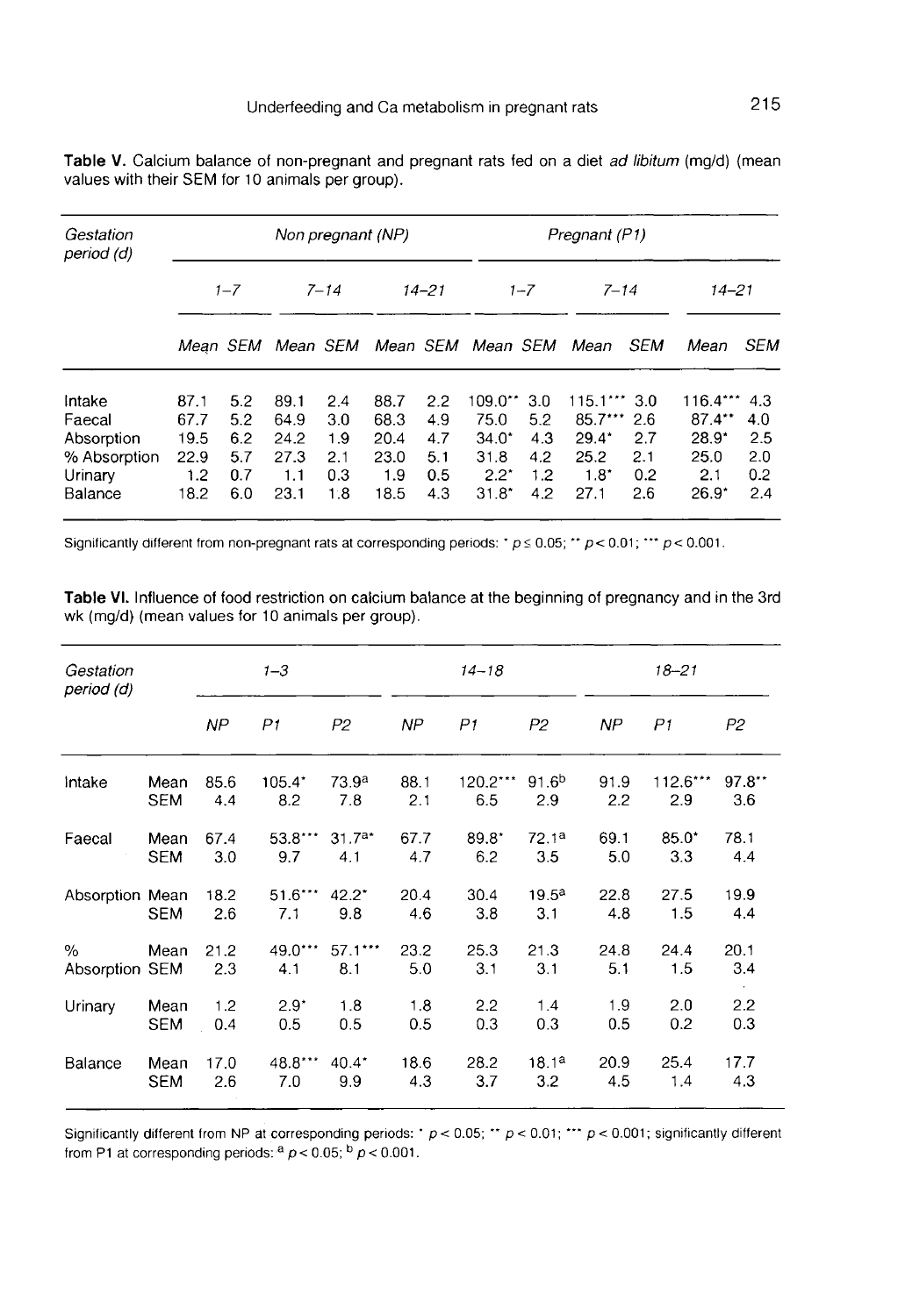calcium absorption rate was-higher in P1 and P2 than in NP (table VI). Urinary calcium excretion during this period was slightly lower (NS) in P2 than in P1, so that calcium balance did not differ significantly between both pregnant groups and was higher than that of NP.

In the 3rd wk of pregnancy the percentage of calcium absorption was similar in all 3 groups of rats, and the balance results therefore paralleled the amount of calcium ingested. Accordingly, restricting the feeding of the pregnant rats P2 caused the values for absorbed and retained calcium to be slightly lower than in P1; this decrease was significant during the period 14-18 d. Urinary excretion of Ca was only 5-10% of the absorbed amount and did not show any significant differences among groups during this same period.

Weight, volume and ashes of femurs tended to increase with experimental time in all 3 groups of rats. However, on d 7, femur calcium content was higher in P1 and P2 than in NP. The relative ash content of femurs (ashes/weight) never varied in NP and P2, but in P1 it was highest on d 14 and 18. Apparent bone density in P1 increased during the second wk of pregnancy and then decreased during the 3rd wk. P2 followed the same pattern throughout pregnancy, but on the 14th d the density was higher than that of P1, and on d 18 and 21 it reached its lowest values (table Vil).

Conceptus calcium accretion was minimal until d 7 and remained very small until d 14 (fig 2), but during the last wk of gestation it became 100-fold larger. No significant differences between P1 and P2 were noticed, nor was there any difference in the placentas between groups on d 18 and 21 of pregnancy (table VIII). However, on the 21st d individual fetuses from rats of group P2 were smaller, had less ashes and a lower calcium content, although the relative calcium content (mg of calcium/g fetus) was unchanged (table IX).

#### **DISCUSSION**

Both groups of pregnant rats exhibited an exponential body weight gain, as widely described (Fairweather-Tait and Payne, 1984; Marcos et al, 1987). However, the weight increase was lower in the restricted-diet than in the ad libitum group of pregnant rats presumably because their food intake was  $\approx$  20% less, both groups having an equivalent food efficiency during the whole pregnancy. Rasmussen and Fellows (1985) submitted pregnant rats to food level restrictions ranging from 20 to 50% of normal intake and observed a decrease in food efficiency during the first 10 d of pregnancy but not thereafter. The conceptus weight accounted for a higher proportion of body weight gained in the underfed rats than in the control pregnant rats, as shown in figure 1. This tendency is consistent with previous studies which show that under nutritional deficit conditions the maternal



Fig 2. Influence of food restriction on conceptus mineral composition in rats. ([1]) Ashes, (.......) calcium. Values represented are means with their SEM for 4 animals per group, except for 5 and 8 animals in P1 and P2 respectively on d 21.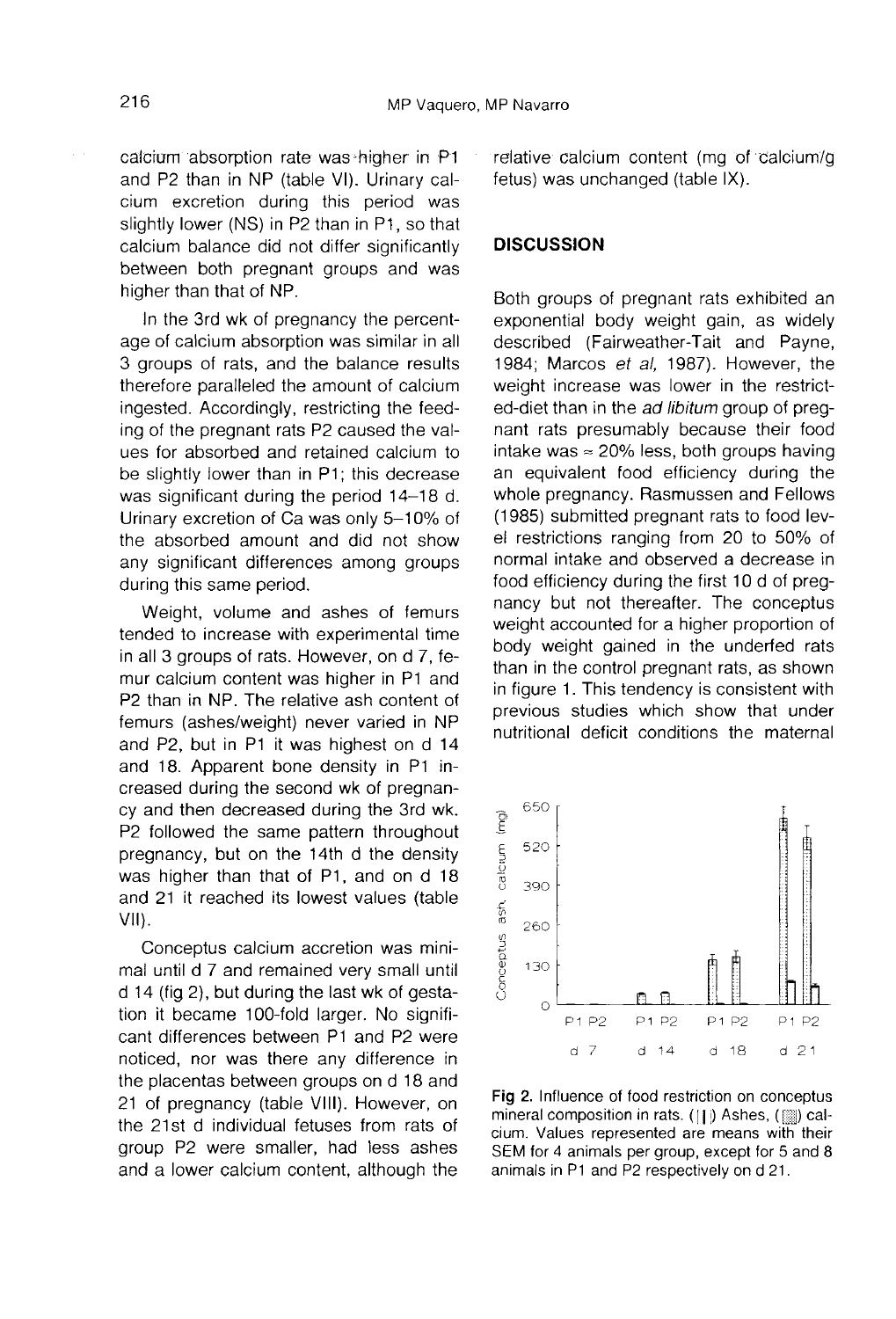Table VII. Bone parameters in non-pregnant and pregnant rats fed a diet ad libitum and in pregnant rats submitted to moderate food restriction.

|                                 |                       |                    | Non-pregnant (NP)                         |                                                                                                                                                                                                                                 |                        |                                  |                                    | Pregnant                            |                 |                                 |                                |                           |
|---------------------------------|-----------------------|--------------------|-------------------------------------------|---------------------------------------------------------------------------------------------------------------------------------------------------------------------------------------------------------------------------------|------------------------|----------------------------------|------------------------------------|-------------------------------------|-----------------|---------------------------------|--------------------------------|---------------------------|
|                                 |                       |                    |                                           |                                                                                                                                                                                                                                 |                        |                                  | h                                  |                                     |                 | P2                              |                                |                           |
| gestation<br>Day of             | $(n = 5)$             | $=5$<br>14<br>É    | $\phi = 4$<br>$\tilde{a}$                 | $= 8$<br>$\tilde{c}$<br>É                                                                                                                                                                                                       | $=4$<br>E              | $(n = 5)$<br>I4                  | $= 4$<br>$\tilde{g}$<br>Ē.         | $= 6$<br>$\overline{c}$<br>É        | $(n = 6)$       | $(n = 8)$<br>14                 | $(n = 4)$<br>$\frac{8}{2}$     | $(h = 12)$<br>51          |
| Weight (g)<br>Mean<br>SEM       | 0.539ª<br>0.011       | 0.542ª<br>0.005    | $0.555a$<br>$0.013$                       | $0.592b$<br>$0.010$                                                                                                                                                                                                             | 0.545ª<br>0.013        | $0.554$ <sup>ab</sup><br>$0.060$ | $0.558ab$<br>$0.016$               | $0.605b$<br>$0.015$                 | 0.516ª<br>0.020 | $0.541a$<br>$0.011$             | $0.577ab$<br>$0.016$           | 0.595b<br>0.016           |
| Volume (ml)<br>Mean<br>SEM      | 0.33a<br>0.01         | 0.33 <sup>a</sup>  | 0.36a<br>0.01                             | 0.38 <sup>b</sup>                                                                                                                                                                                                               | $0.34a$<br>0.02        | 0.32 <sup>a</sup>                | 0.37ab<br>$\overline{0}$ .01       | 0.40 <sup>b</sup><br>$\overline{0}$ | 0.30ª<br>0.03   | $0.29a$<br>0.01                 | $0.39$ <sup>ab</sup><br>$0.03$ | 0.40 <sup>b</sup><br>0.02 |
| Ashes (mg)<br>Mean<br>SEM       | 194 <sup>a</sup><br>5 | ეთი<br>ე<br>ე      | 209 <sup>ab</sup><br>6                    | 217 <sup>b</sup><br>$\overline{a}$                                                                                                                                                                                              | მ<br>6<br>ნ            | 206 <sup>ab</sup><br>5           | 218 <sub>b</sub>                   | 220 <sup>b</sup><br>4               | 193ª<br>4       | $\sigma$<br>$\overline{9}$<br>4 | $214^{ab}$<br>9                | 216 <sup>b</sup>          |
| Ca (mg)<br>Mean<br>SEM          | 60.1a<br>1.3          | 1.7<br>4.19        | 68.1 <sup>b</sup><br>$\ddot{8}$           | $\frac{8}{10}$                                                                                                                                                                                                                  | 65.9ª<br>$\frac{8}{1}$ | 70.5 <sup>ab</sup><br>1.5        | 73.0 <sup>b</sup><br>$\ddot{ }$ .  | $79.0^{\circ}$                      | 70.0ª<br>2.0    | $71.0a$<br>2.2                  | 75.9 <sup>a</sup><br>5.0       | 78.0 <sup>ab</sup><br>2.0 |
| Ashes/wt (mg)<br>Mean<br>SEM    | $360$<br>$0.8$        | $36.7$<br>0.4      | $\begin{array}{c} 7.7 \\ 0.9 \end{array}$ | 0.5<br>36.7                                                                                                                                                                                                                     | 35.2ª<br>0.8           | 37.2 <sup>ab</sup><br>0.9        | 39.1 <sup>b</sup><br>$\frac{8}{2}$ | 36.4a<br>0.7                        | 0.9<br>374      | 88<br>80                        | 37.1                           | 367                       |
| Apparent density<br>Mean<br>SEM | 1.63<br>0.04          | $\frac{164}{0.02}$ | 1.54<br>0.04                              | 1.56<br>0.03                                                                                                                                                                                                                    | $\frac{1.608}{0.03}$   | 1.73 <sup>b</sup><br>0.04        | $\frac{1.51a}{0.03}$               | $\frac{1.51a}{0.03}$                | $1.72a$<br>0.09 | $\frac{1.87a}{0.04}$            | 1.48 <sup>b</sup><br>0.05      | $1.49b$<br>0.05           |
|                                 |                       |                    |                                           | Within each group, means without a common superscript letter are significantly different (ρ < 0.05); * significantly different from the corresponding NP value (ρ <<br>0.05); ** significantly different from the corresponding |                        |                                  |                                    |                                     |                 |                                 |                                |                           |

# Underfeeding and Ca metabolism in pregnant rats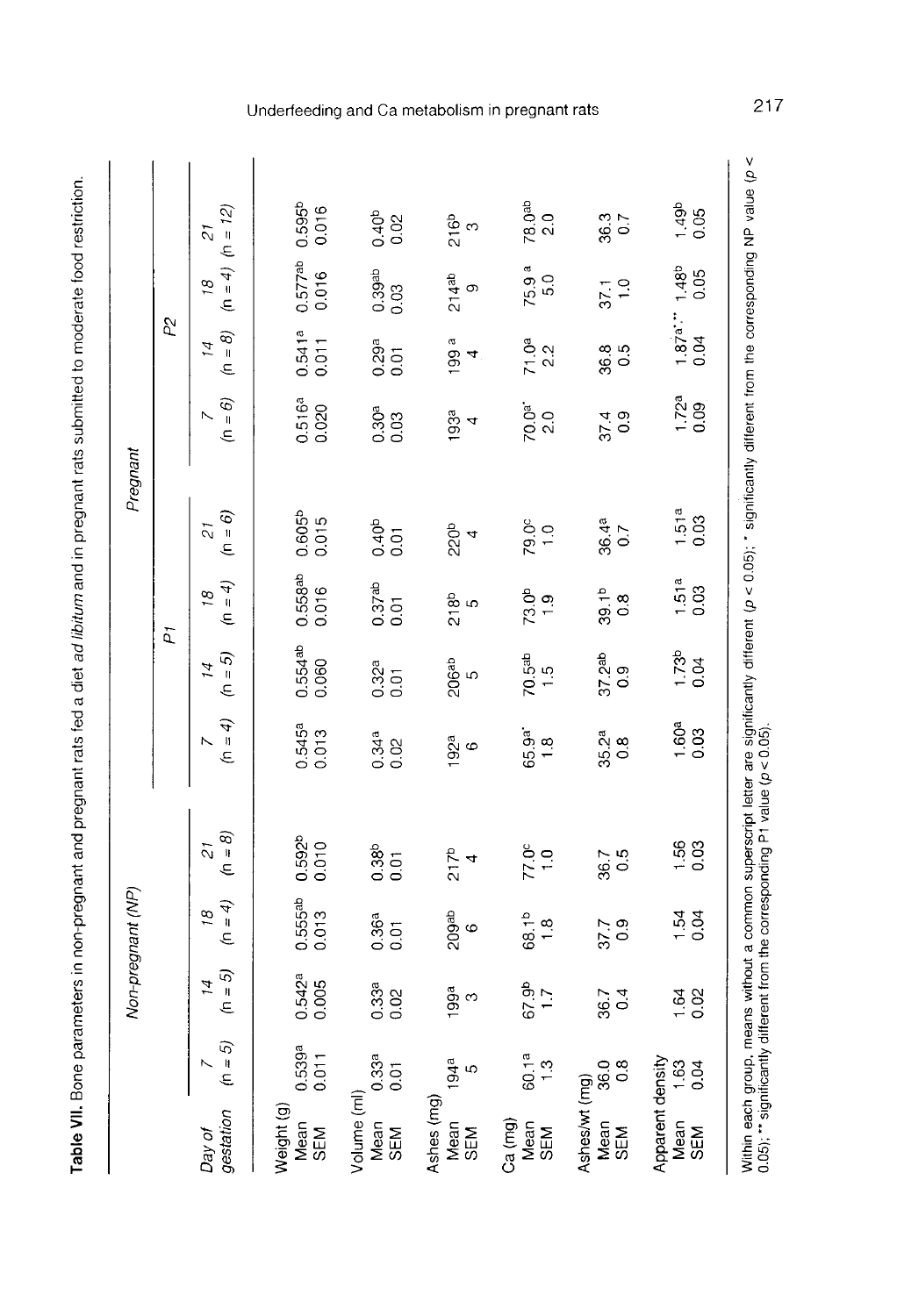|                             |              |                     |                    | P1                  |                    |                     |                    | P2                  |                    |
|-----------------------------|--------------|---------------------|--------------------|---------------------|--------------------|---------------------|--------------------|---------------------|--------------------|
| Day of lactation            |              |                     | 18 (n = 4)         |                     | 21 (n = 5)         |                     | 18 (n = 4)         |                     | 21 (n = 8)         |
|                             |              | Mean                | <b>SEM</b>         | Mean                | <b>SEM</b>         | Mean                | <b>SEM</b>         | Mean                | <b>SEM</b>         |
| Weight $(g)$<br>Ashes<br>Ca | (mq)<br>(mg) | 6.5<br>64.5<br>0.55 | 0.2<br>2.5<br>0.33 | 9.4<br>80.7<br>1.11 | 0.6<br>5.6<br>0.88 | 6.6<br>61.1<br>0.70 | 0.1<br>1.0<br>0.03 | 8.6<br>75.5<br>0.96 | 0.4<br>3.8<br>0.14 |

Table VIII. Influence of food restriction on uterus-placental complex composition in rats (mean values and SFM.

The differences between groups were not significant.

Table IX. Influence of moderate food restriction on fetus calcium content at d21 of pregnancy in rats (mean values with their SEM).

|                                  |             | <i>P1 (n = 10)</i> | $P2(n = 16)$             |     |  |
|----------------------------------|-------------|--------------------|--------------------------|-----|--|
|                                  |             | Mean SEM           | Mean SFM                 |     |  |
| Litter size                      | 9.8         | 0.3                | 10.0                     | 0.3 |  |
| Fetal wt (q)<br>Fetal ashes (mg) | 3.8<br>53.7 | 0.1<br>1.1         | $3.2^*$ 0.1<br>48.4* 2.5 |     |  |
| Fetal Ca<br>(mq)                 | 7.24        | 0.23               | $6.13*0.36$              |     |  |
| (mq/wt)                          |             | 1.90 0.05          | 1.87 0.04                |     |  |

 $* P < 0.05$ 

organism decreased in weight in favor of the conceptus (Rasmussen and Fellows, 1985).

The decrease in serum calcium which is typical of pregnancy (Thomas et al, 1981; Bruns et al, 1987) was more pronounced<br>under a restricted diet. Under this regimen a simultaneous reduction in  $Ca<sup>2+</sup>$  levels was observed. Although values for the control pregnancy are not available, this result was similar to that for total calcium and agrees with findings in humans of a relationship between low dietary calcium and decreased Ca2+ concentrations (Salinas et al, 1987). All was similar to that for total calcium<br>d agrees with findings in humans of a re-<br>onship between low dietary calcium and<br>creased Ca<sup>2+</sup> concentrations (Salinas *ei*<br>1987).<br>The elevation of 1,25(OH)<sub>2</sub>D<sub>3</sub> found in<br>creas

our experiments agrees with the observations of others (Toverud and Boass, 1979; Halloran and DeLuca, 1980b), and according to Toverud and Boass (1979) may be related to the decline in serum calcium during late pregnancy. A correspondence between the levels of 1,25(OH)<sub>2</sub> $D_3$  and the calcium absorbed appeared in the 3rd wk and only in the group of pregnant rats fed freely.

Nevertheless, the calcium absorption rate did not change with respect to the non-pregnant controls either in this group or in the restricted pregnant group.

The final third of gestation is usually considered to be associated with an intensified absorption of calcium and other minerals but such an effect has not always been demonstrated in rats (Graves and Wolinsky, 1980). In the present study the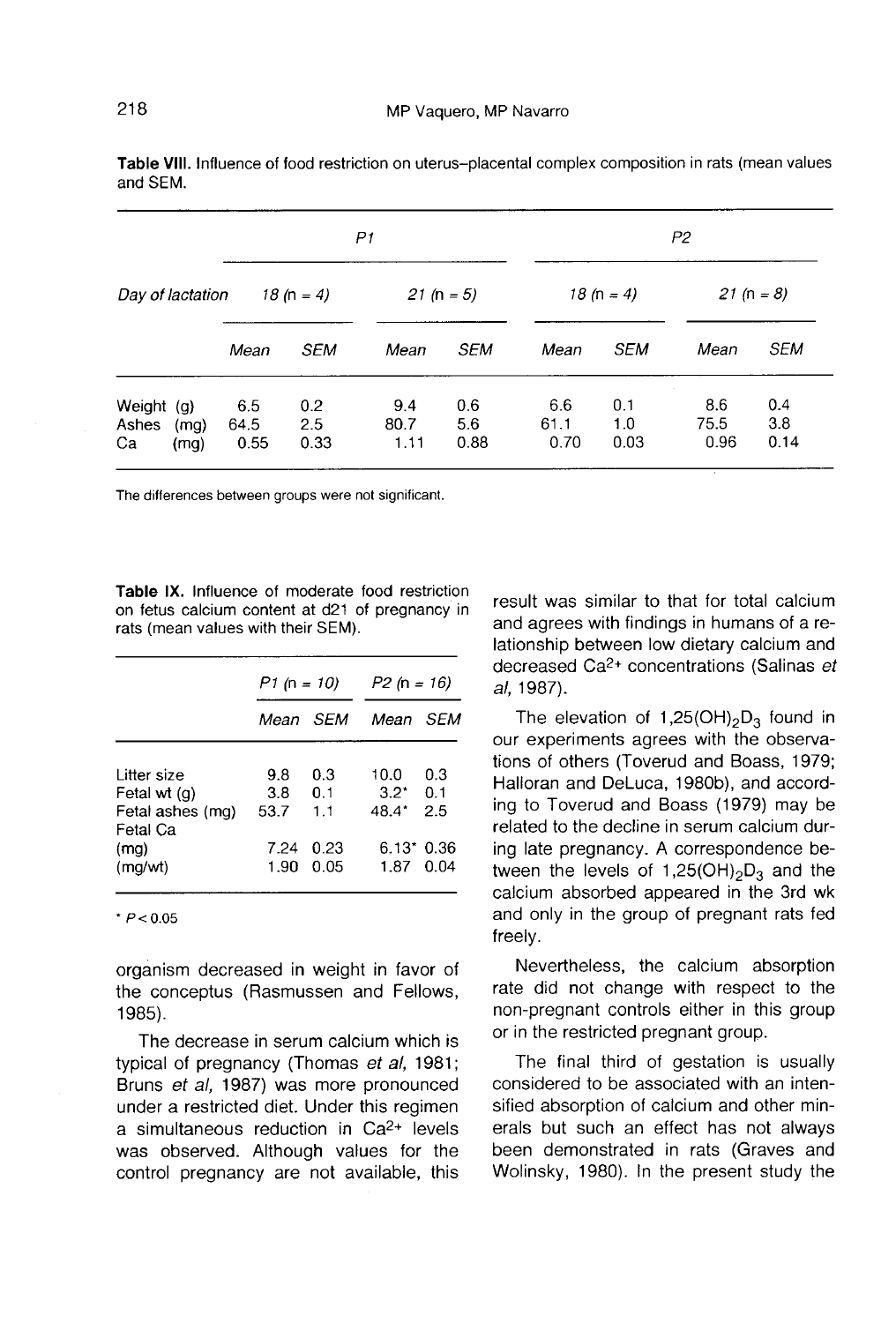higher absorption of calcium in the rats which consumed freely resulted from an increase in the amount of calcium ingested rather than from a specific enhancement of calcium absorption.

Halloran and DeLuca (1980b) found that the inflow of calcium in the duodenum of rats increased on d 20 of pregnancy, when the serum concentrations attained a level 4-fold higher than the baenhancement of<br>1,250b) found that<br>the duodenum of<br>regnancy, when<br>of 1,25(OH)<sub>2</sub>D<sub>3</sub><br>er than the bal sal values. It is possible that the balance technique used in our experiments failed to detect such small increases in intestinal calcium absorption. On the other hand, another interesting feature observed in several investigations on pregnant and lactating animals is that the absorption of calcium may be accomplished without vitamin D and that physiologic adjustments may offset some dietary deficiences.

Femur calcium content tended to increase in all animals during the experimental period; however, on d 7 it was higher in both groups of pregnant rats than in the non-pregnant group. This could be related to the increase in the absorption of this element during the 1-3-d interval mentioned previously. Nevertheless, the changes that apparent bone density underwent reflect<br>some osseus accretion during midaccretion during pregnancy followed by a decline. This was noticed in both pregnant groups and is in accordance with Miller et al (1986). The ratio ashes: weight in the femurs varied only in the normal pregnant rats, showing an evolution similar to that of density. accordance with Miller *et al* (1986). The ra-<br>tio ashes: weight in the femurs varied only<br>in the normal pregnant rats, showing an<br>evolution similar to that of density.<br>It seems therefore that the production of<br>serum 1,25

It seems therefore that the production of the 3rd wk of pregnancy, independently of dietary intake and with no close relationship to calcium absorption. The levels of this vitamin D metabolite in turn show a strong correlation with the accretion of calcium in the conceptus, in agreement with the observations of Danan et al (1982). There is evidence that a significant quanti-

bolism in pregnant rats 219<br>
ty of 1,25(OH)<sub>2</sub>D<sub>3</sub> is produced in the pla-<br>
centa by the 18th d of pregnancy (Garel,<br>
1987), when fotal minoralization starts take 1987), when fetal mineralization starts taking place (Thomas *et al*, 1981). In our experience, the peak of 1,25(OH)<sub>2</sub>D<sub>3</sub> was sity of 1,25(OH)<sub>2</sub>D<sub>3</sub> is produced in the placenta by the 18th d of pregnancy (Garel, 1987), when fetal mineralization starts taking place (Thomas *et al*, 1981). In our experience, the peak of 1,25(OH)<sub>2</sub>D<sub>3</sub> was si-multa multaneous with an increase in ashes and calcium accretion of the conceptus (fig 2).

The absorption of calcium during the first few days of pregnancy was high both in absolute and relative terms irrespective of the dietary regimen, and must therefore be related to the animals' physiological status. This agrees with Pitkin's (1985) hy-<br>pothesis that changes in calcium absorp-<br>pothesis that changes in calcium absorp-<br>tion might occur shortly after conception as<br>a consequence of hormonal adjustments.<br>Unfortunat pothesis that changes in calcium absorption might occur shortly after conception as a consequence of hormonal adjustments. Unfortunately, in our experiments serum calcium and  $1,25(OH)_2D_3$  concentrations were not measured until the 7th d when no significant difference was found. Other observations indicate that serum calcium increases during the first 3 d of pregnancy (Thomas et al, 1981) and that circulating levels of 1,25(OH)<sub>2</sub>D<sub>3</sub> are high during the first trimester of human pregnancy (Kumar, 1980; Reddy et al, 1983); but the involvement of other hormones should not be ruled out.

The general nutritional deficit induced by the dietary treatment in pregnant rats led to a reduced maternal body weight. Conceptus weight, ashes and calcium content were apparently not affected, but a slight placental growth retardation, although not significant, may have contributed to a reduction in fetal growth. Limiting the animals' calcium supply did not significantly modify the efficiency of calcium absorption and urine and osseus calcium levels. Consequently the fetuses of undernourished dams exhibited at term a low weight and a smaller calcium amount than those of the untreated mothers, although the calcium concentration in their body was normal. Yet, since bone mineralization of the rat fetus takes place during late<br>pregnancy and lactation (Stevenson, (Stevenson,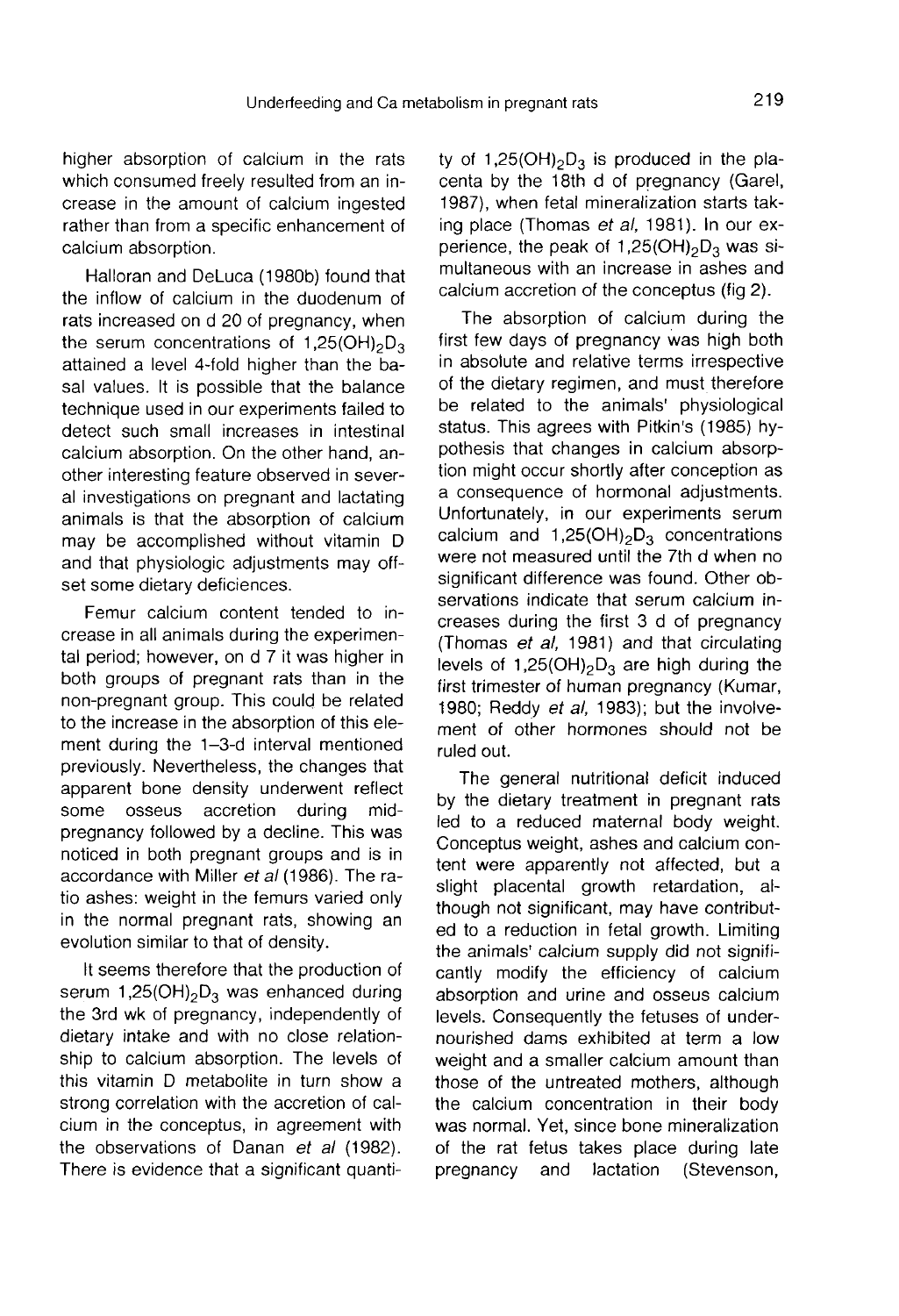1983), continued food restriction throughout lactation might have further deleterious effects on the progeny.

#### ACKNOWLEDGMENT

This work was supported by the Spanish Cl-CYT.

# **REFERENCES**

- Alvarez-Ordás, Gutierrez JM, Casado C, Fernandez S, Marin B, Menéndez-Patterson A (1988) Relationship between biochemical alterations of dams and growth retardation and biochemical alterations of suckling male rats undernourished in utero and during lactation. Nutr Rep Int 38, 45-56
- Bawden JW, Mciver FT (1964) Distribution of 45Ca during pregnancy under conditions of calcium deficiency in rats. J Dent Res 43, 563-567
- Bruns ME, Boass A, Toverud SU (1987) Regulation by dietary calcium of vitamin Ddependent calcium-binding protein and active transport in the small intestine of lactating rats. Endocrinology 121, 278-283
- Chef R (1969) Métabolisme du calcium chez la ratte en gestation. Etude cinétique par le 45Ca. C R Seances Soc Biol 163, 541-545
- Danan JL, Delorme AC, Mathieu H (1982) Presence of 25-hydroxyvitamin D3 24 hydroxylase in vitamin D target cells of rat yolk sac. J Biol Chem 257, 10715-10721 1
- Dixon WJ, Brown MB, Engleman L, Frane JW, Hill MA, Jennrich RI (1983) BMDP Statistical Software. Univ California Press, Berkeley, CA
- Fairweather-Tait SJ, Payne V (1984) The effects of iron supplements on pregnancy in rats given a low-zinc diet. Br J Nutr 52, 79-86
- Garel JM (1987) Hormonal control of calcium metabolism during the reproductive cycle in mammals. Physiol Rev 67, 1-66
- Graves JL, Wolinsky I (1980) Calcium and phosphorus metabolism in pregnant rats ingesting a high protein diet. J Nutr 110, 2420- 2432
- Halloran BP, DeLuca HF (1980a) Skeletal changes during pregnancy and lactation: the role of vitamin D. Endocrinology 107, 1923- 1980
- Halloran BP, DeLuca HE (1980b) Calcium transport in small intestine during pregnancy and lactation. Am J Physiol 239, E64-E68
- Heaney RP, Skillman TG (1971) Calcium metabolism in normal human pregnancy. J Clin Endocrinol Metab 33, 661-670
- Henry HL, Norman AW (1974) Vitamin D: metabolism and biological actions. Ann Rev Nutr 4, 493-520
- Holick MF, Adams JS (1990) Vitamin D metabolism and biological function. In: Metabolic Bone Disease and Clinical Related Disorders (Avioli LV, Krane SM, eds) WB Saunders Co, Philadelphia, 155-195
- Jones AP, Asseman SA, Friedman MI (1986) The effect of diet on food intake and adiposity in rats made obese by gestational undernutrition. Physiol Behav 37, 381-386
- Kumar R (1984) Vitamin D and calcium hormones in pregnancy. New Engl J Med 302, 1143-1144
- Lai AC, Marina, Kiyomi-Ito, Komatsu K, Niiyama Y (1984) Effects of various levels of dietary calcium during pregnancy on maternal calcium utilization and fetal growth in rats. J Nutr Sci Vitamino130, 285-295
- Leury BJ, Bird AR, Chandler KD, Bell AW (1990) Glucose partitioning in the pregnant ewe: effects of undernutrition and exercice. Br J Nutr 64, 449-462
- Marcos A, Varela P, Unzaga MT, Muñoz-Martinez E, Jimenez-Gancedo B, Varela G (1987) Nivel proteinico dietario durante la gestaci6n. Su influencia sobre el reparto materno-fetal de sustratos. Arch Latin Nutr 36, 136-140
- Miller SC, Shupe JG, Redd EH, Miller MA, Omura TH (1986) Changes in bone mineral and bone formation rates during pregnancy and lactation. Bone 7, 283-287
- Munro HN, Pilistine SJ, Fant ME (1983) The pla centa in Nutrition. Ann Rev Nutr 3, 97-124
- National Research Council (1978) Nutrient requirements of the laboratory rat. In: Nutrient Requirements of Laboratory Animals. Nat Acad Sci, Washington, 3rd edn